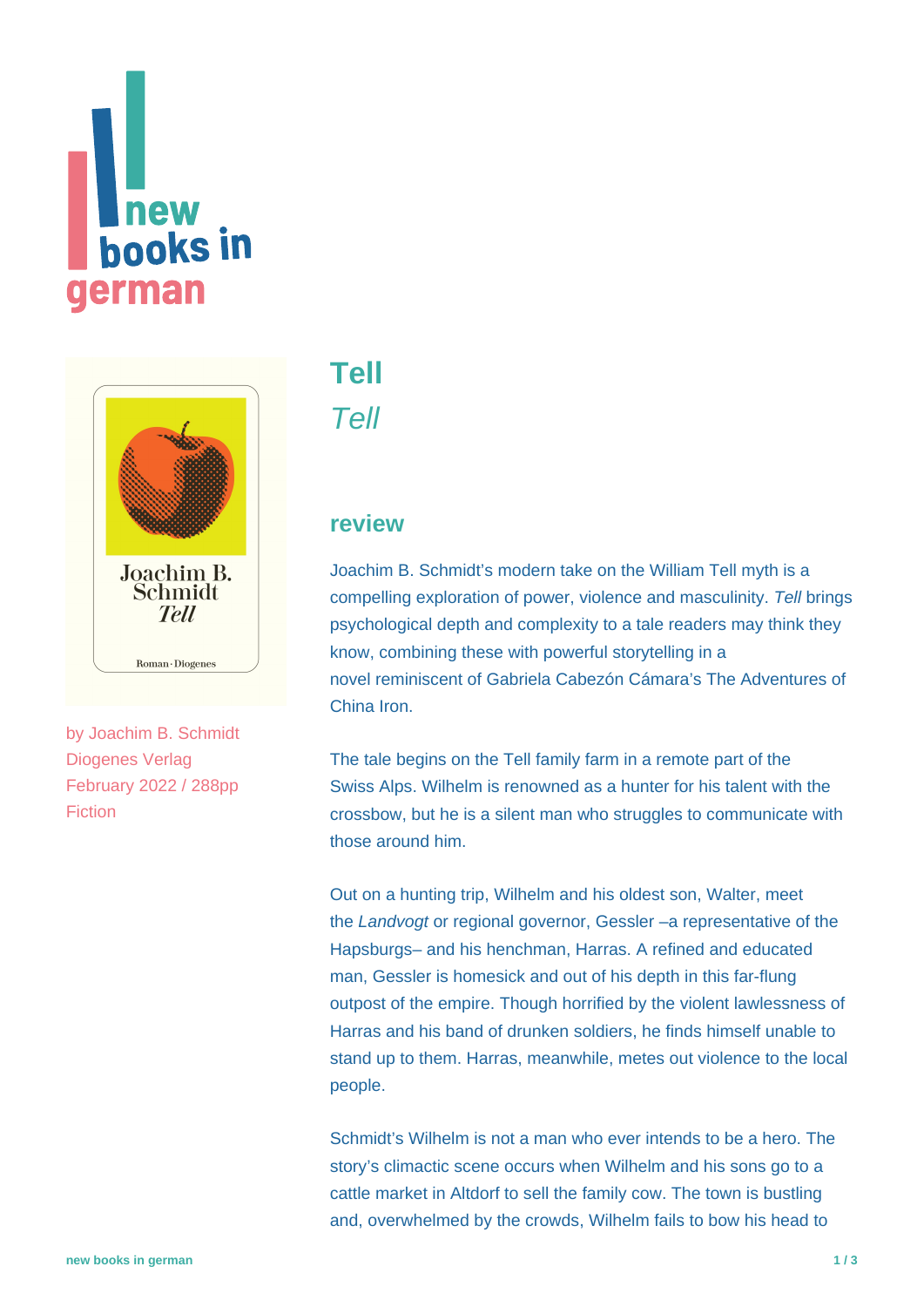the Hapsburg hat perched on top of a flagpole. (A ridiculous ritual insisted upon by Harras, notes Gessler.)

By way of punishment, Gessler orders Wilhelm to shoot an apple from the head of one of his sons, and Wilhelm must choose which of his two boys must stand against the tree. His shot is successful – but he is accused of having taken a second arrow to shoot Gessler in revenge, and is arrested and shipped off to prison. Wilhelm escapes when the overloaded boat sinks, and does indeed ambush and attack Gessler. He then disappears, making for the mountains.

The novel consists of ten chapters, each made up of short episodes told from the point of view of different characters – but never from the perspective of Wilhelm himself. Schmidt is thus able to depict the psychological complexity of the characters, particularly Gessler and Walter, as well as give a voice to the female characters in this otherwise male-dominated narrative. The short segments also help to ramp up the tension in this fast-paced novel, creating a gripping tale: an uneasy dissection of male violence and the complexity of power.

[https://www.diogenes.ch/foreign-rights/titles.html?detail=8897e849-91](https://www.diogenes.ch/foreign-rights/titles.html?detail=8897e849-91ae-45f3-be3c-98aed5dfabdc) [ae-45f3-be3c-98aed5dfabdc](https://www.diogenes.ch/foreign-rights/titles.html?detail=8897e849-91ae-45f3-be3c-98aed5dfabdc)

#### **press quotes**

An incredibly vivid sense of place, and a gifted storyteller.

Welt am Sonntag, Berlin

Schmidt reveals himself to be an incredibly empathetic and skilled narrator with a strong sense for light humour.

Hanspeter Eggenberger / Tages-Anzeiger, Zurich

#### **about the author**

 $\pmb{\times}$ © Eva Schram / Diogenes Verlag

Joachim B. Schmidt, born in Grisons, Switzerland, in 1981, has lived with his